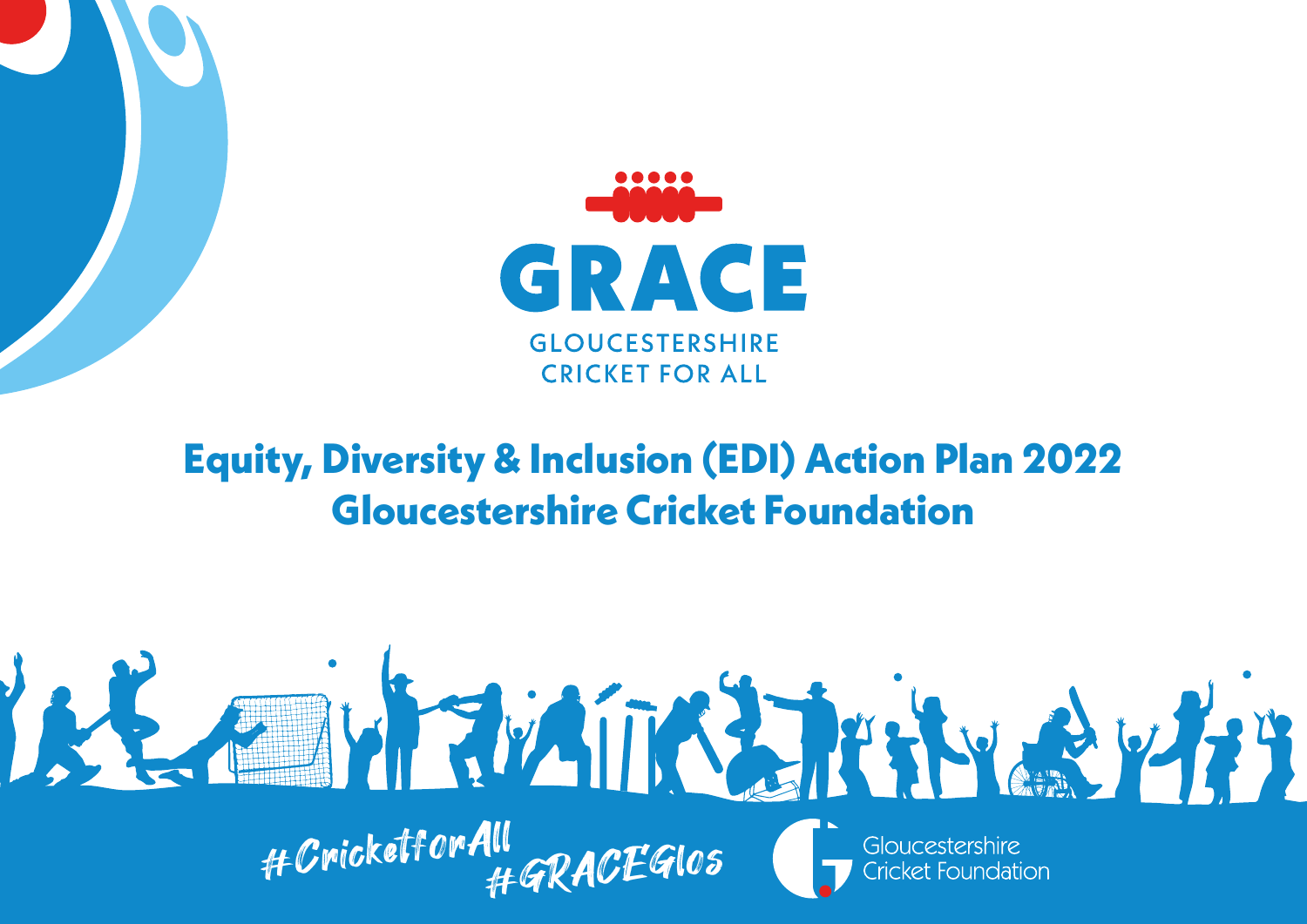





### **It is the Foundation's expectation that all cricket in our County is inclusive and follows the GRACE principles. Discrimination does not have a place in cricket.**

Good manners and respect on and off the field Racism has no place in Gloucestershire Cricket All are welcome - Gloucestershire Cricket for All Communication – we will listen to what you have to say Equity for all – across our: clubs, leagues and communities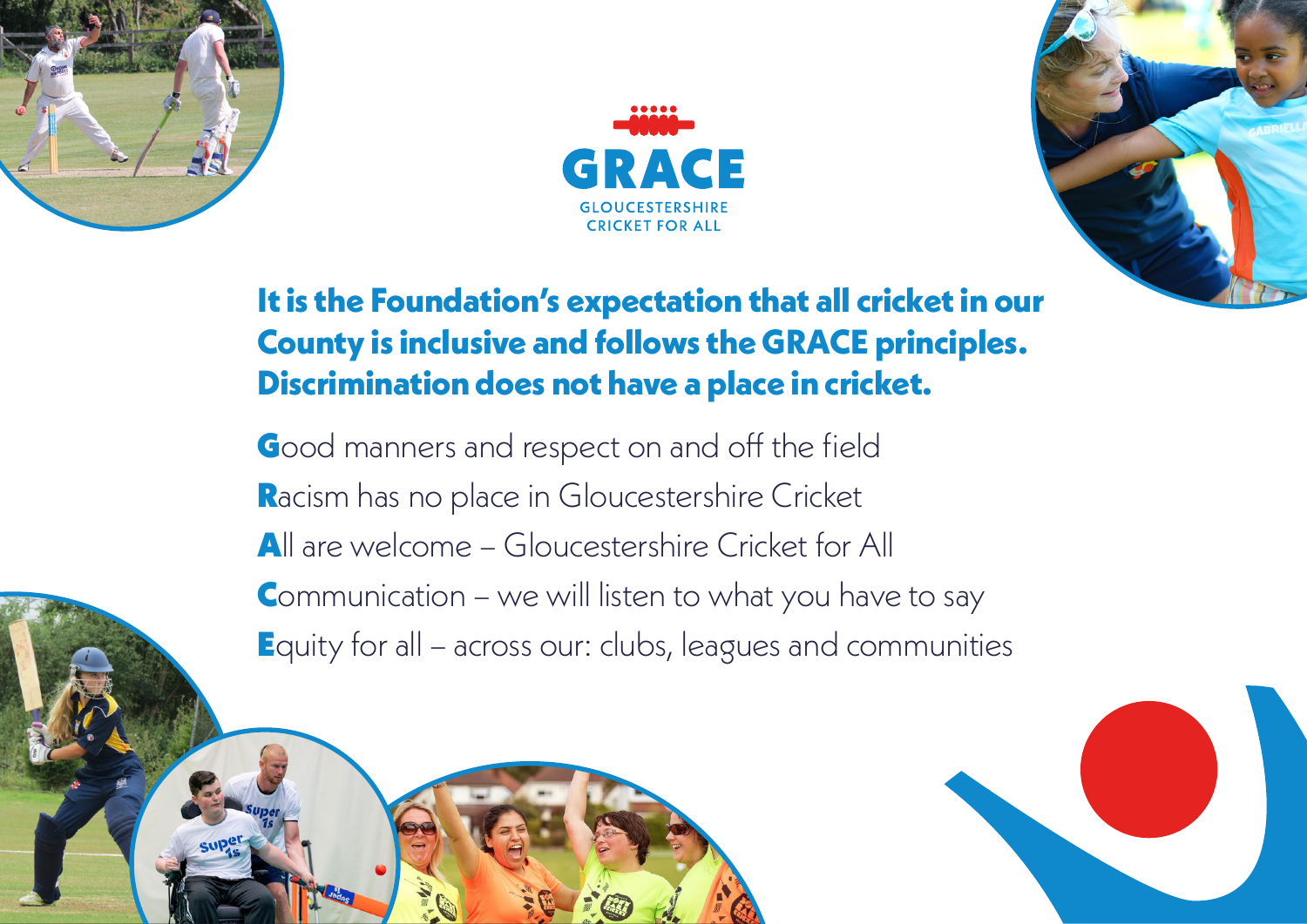### **Our EDI Framework**

#### **Our framework is based on 5 key focus areas**



These 5 focus areas have helped us create and share our GRACE Action Plan 2022, which consists of specific activities and tasks spread through the year...